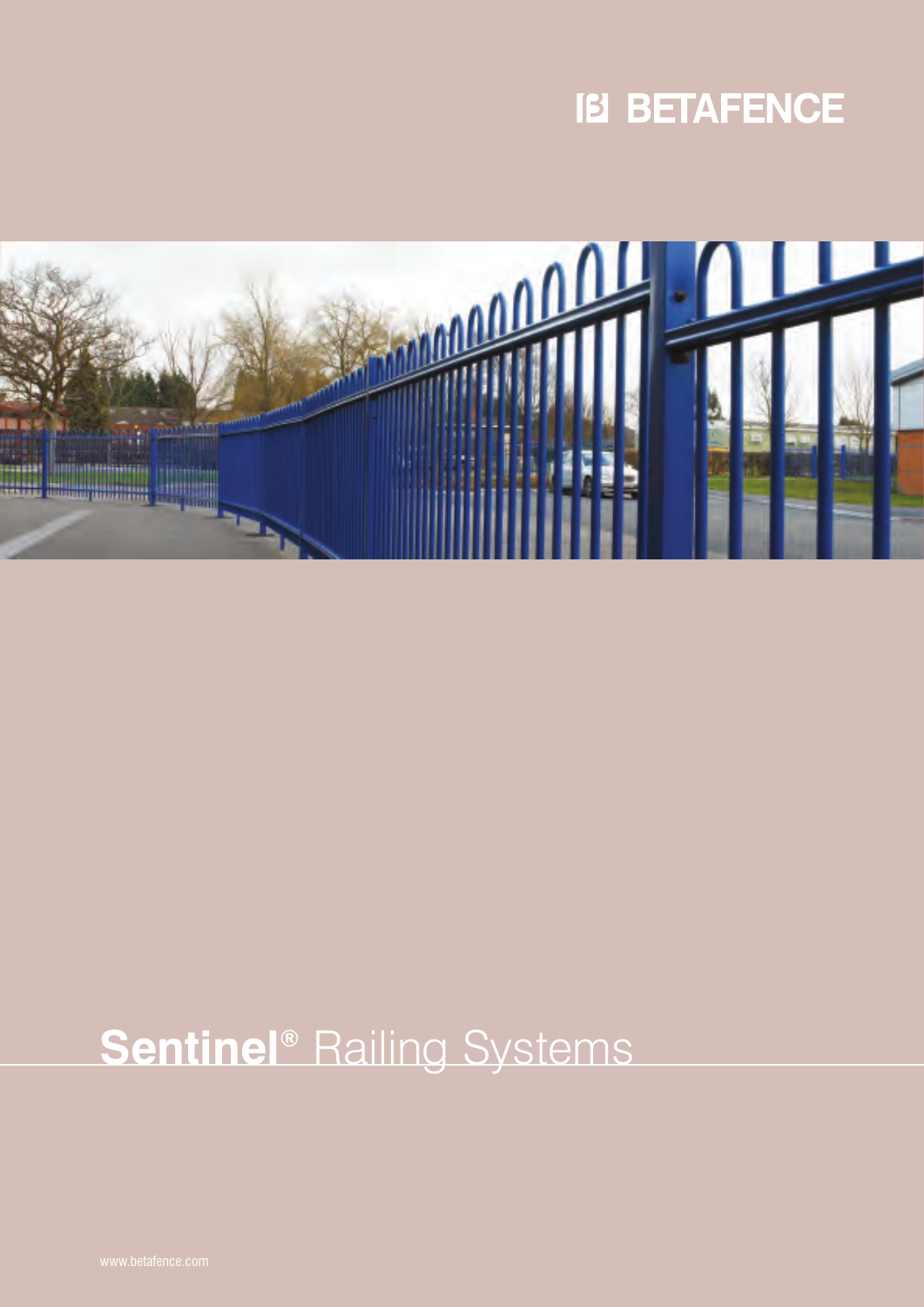# Versatile railing systems for many applications



### **Sentinel**® Convex Play

**Convex Play is a CHILD SAFE Bowtop railing system,** specifically designed to meet the safety standards demanded for schools, play and residental areas. The projection of the bow top from the horizontal rail and spacing of the vertical tubes are specifically positioned to avoid the trapping of young children. Panels have a unique custom rolled 'C' section horizontal rail and posts are supplied with a tamper proof aluminium cap. Standard range of heights are available from 1m to 1.5m high.

## **Sentinel**® Convex Bow Top

**Sentinel Convex Bow Top is a round tube bow top railing system.** Vertical tubes are 25.4mm diameter. Panels have a unique custom rolled 'C' section horizontal rail and a standard range of heights are available from 1.5m to 2.4m high.



### **Sentinel**® Convex

**Sentinel Convex is a round vertical tube railing system.** Vertical tubes are 25.4mm diameter. The tops of the vertical tubes are supplied with optional flat cut or angle cut profile. Panels have a unique custom rolled 'C' section horizontal rail and a standard range of heights are available from 1.5m to 2.4m high.



## **Sentinel**® Matrix

**Sentinel Matrix is a square vertical tube railing system.** Verticals are 25.4 x 25.4mm square tubes and are positioned diamond to view to give maximum strength and aesthetic appearance. The tops of the vertical tubes are supplied with optional flat cut or angle cut profile. Panels have a unique custom rolled 'C' section horizontal rail and a standard range of heights are available from 1.5m to 2.4m high.



## **Sentinel**® Gates for Railings

**A standard range available in single or double leaf configuration complete with infill tubes to match the spacing and topping of the railing panels.** Gates have horizontal top and bottom rails that are located at the same height as railing panels and rails and infill tubes are positioned to match the adjoining system.

Gate posts have inserts inline to accept adjoining panels and are multi drilled to provide the same provision to step as the fence posts. Gates are fitted as standard with lockable ground bolts.

All gates have fully adjustable rear-hung hinges which allow each leaf to swing through 180°. Locking is by means of a mortice lock or slip latch holed for padlocking.

**Complete technical advisory service available upon request.**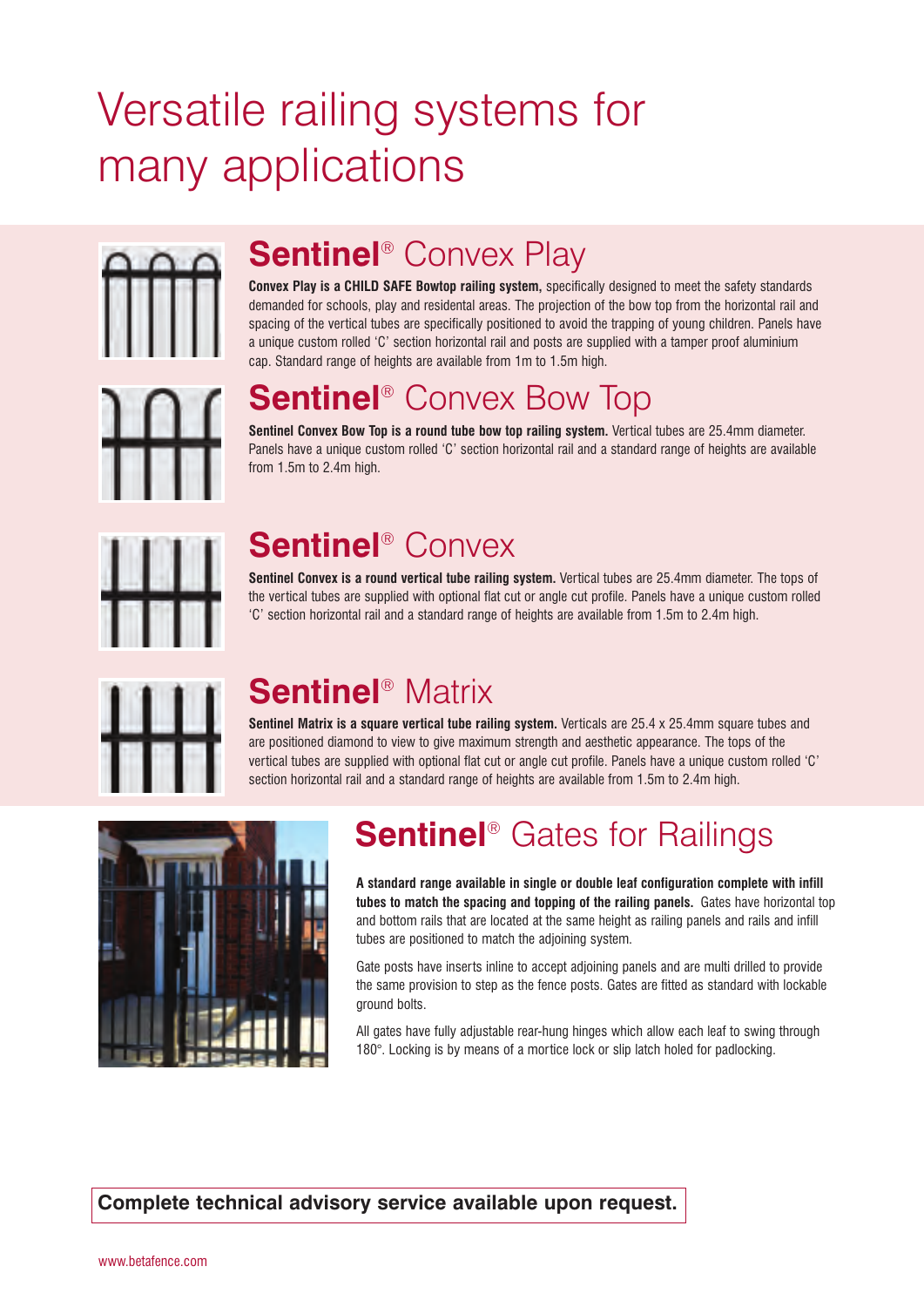# Standard features

### **Sentinel**® Panels



All panels widths **- 2762mm**

## **Sentinel**® Posts



- 1m 1.2m high 60x60x2.0mm
- 1.5m 2.0m high 60x60x2.5mm
- 2.4m high 80x80x2.5mm
- Intermediate posts are **2ero 2 Zero 50mm 100mm 150mm** bolt through.
- Corner posts are inserted and can be used for internal or external corners.



The cross rails are a **unique custom rolled 'C'** 60 x 40 x 3mm section.



**Panel supports -** 2 supports are supplied as standard per bay.

**Post Sections Posts are multi drilled as standard for stepping to achieve the following:**









**Decorative** 'ball top'

aluminum cap

## **Sentinel**® Fixings



 $\cap$ 

### **Unique plastic insert**

- profiled to match the 'C' section cross rail.
- designed to reduce 'rattle' and vibration
- allows panels 5° of pivot (*approx 250mm across a standard width bay*)

Up to 5% pivot either side.

 $\Omega$ 



Angle cleats are secured to posts using bolts and **shear nuts.**



• Pilot bolts are designed to eliminate 'cross threading'

### **Sentinel**® Finish

 $\Omega$ 

**Two finishes are available Wide range of standard colours available**

 $\overline{O}$ 

- Hot dipped galvanised BS EN ISO1461
- Hot dipped galvanised BS EN ISO1461and **Polyester powder coated**

| Green   | <b>Black</b>   | Red            | Yellow         | <b>Blue</b> | Grev           | White   |  |
|---------|----------------|----------------|----------------|-------------|----------------|---------|--|
| RAL6005 | <b>RAL9005</b> | <b>RAL3020</b> | <b>RAL1006</b> | RAL5010     | <b>RAL7037</b> | RAL9010 |  |
|         |                |                |                |             |                |         |  |

**Post toppings**





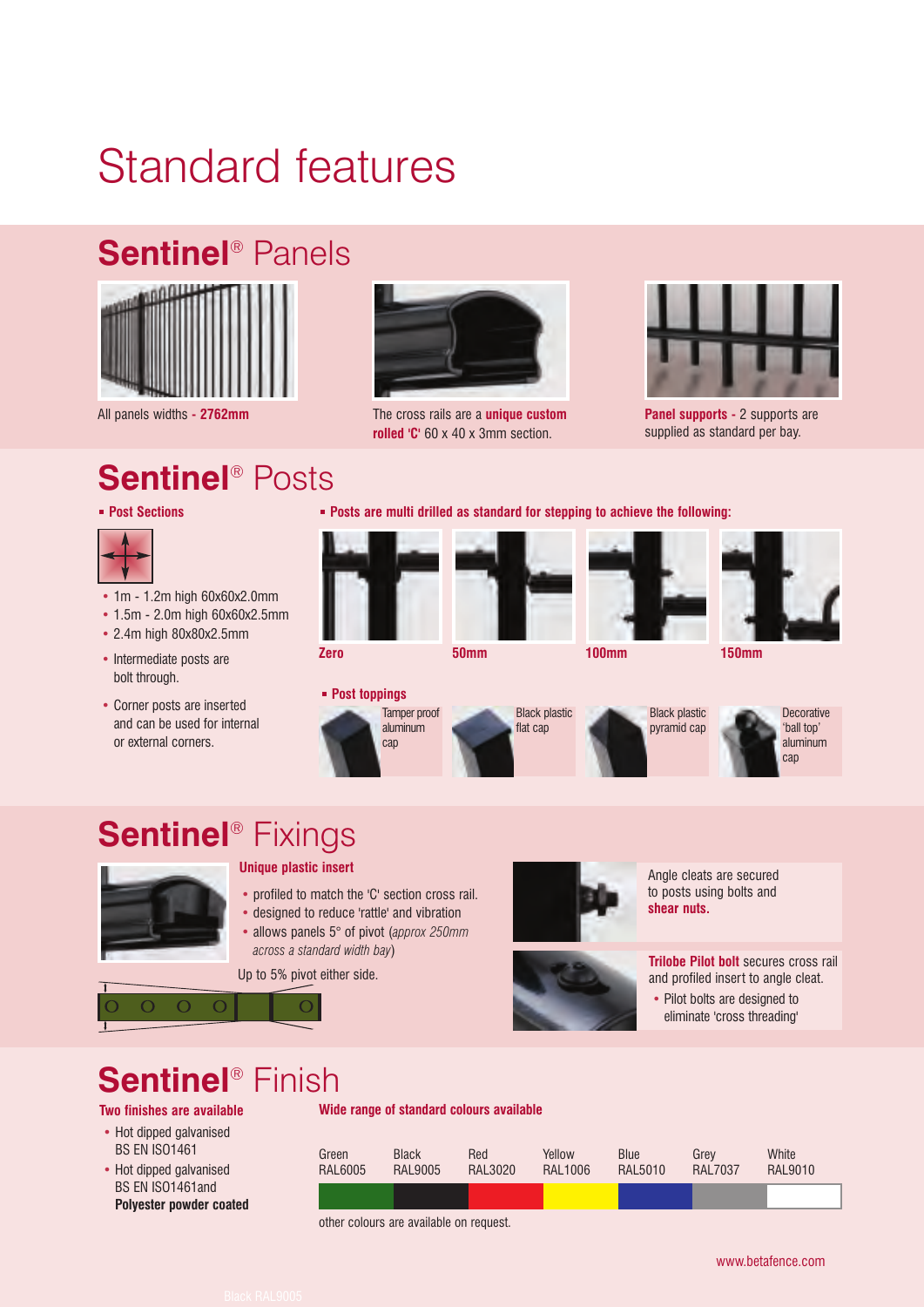

| <b>Specifications (mm)</b> |              |                       |                        |                      |                                             |                             |  |  |  |
|----------------------------|--------------|-----------------------|------------------------|----------------------|---------------------------------------------|-----------------------------|--|--|--|
| Fence Height               | Panel Height | Panel Width           | Post Length<br>Overall | <b>Tube Diameter</b> | <b>Between Verticals</b><br><b>Distance</b> | Projection from<br>Top Rail |  |  |  |
| $\boldsymbol{0}$           | $\mathbf{G}$ | $\boldsymbol{\Theta}$ | 0                      | Ġ                    | Ġ                                           | $\boldsymbol{\Theta}$       |  |  |  |
| 1000                       | 950          | 2762                  | 1600                   | 19                   | 85                                          | 85                          |  |  |  |
| 1200                       | 1150         | 2762                  | 1800                   | 19                   | 85                                          | 85                          |  |  |  |
| 1500                       | 1450         | 2762                  | 2100                   | 19                   | 85                                          | 85                          |  |  |  |



- Hot dipped galvanised BS EN ISO1461
- Hot dipped galvanised BS EN ISO1461 and **Polyester powder coated**

### **Two finishes are available Wide range of standard colours available**

| Green   | <b>Black</b>   | Red     | Yellow  | Blue    | Grev           | White   |
|---------|----------------|---------|---------|---------|----------------|---------|
| RAL6005 | <b>RAL9005</b> | RAL3020 | RAL1006 | RAL5010 | <b>RAL7037</b> | RAL9010 |
|         |                |         |         |         |                |         |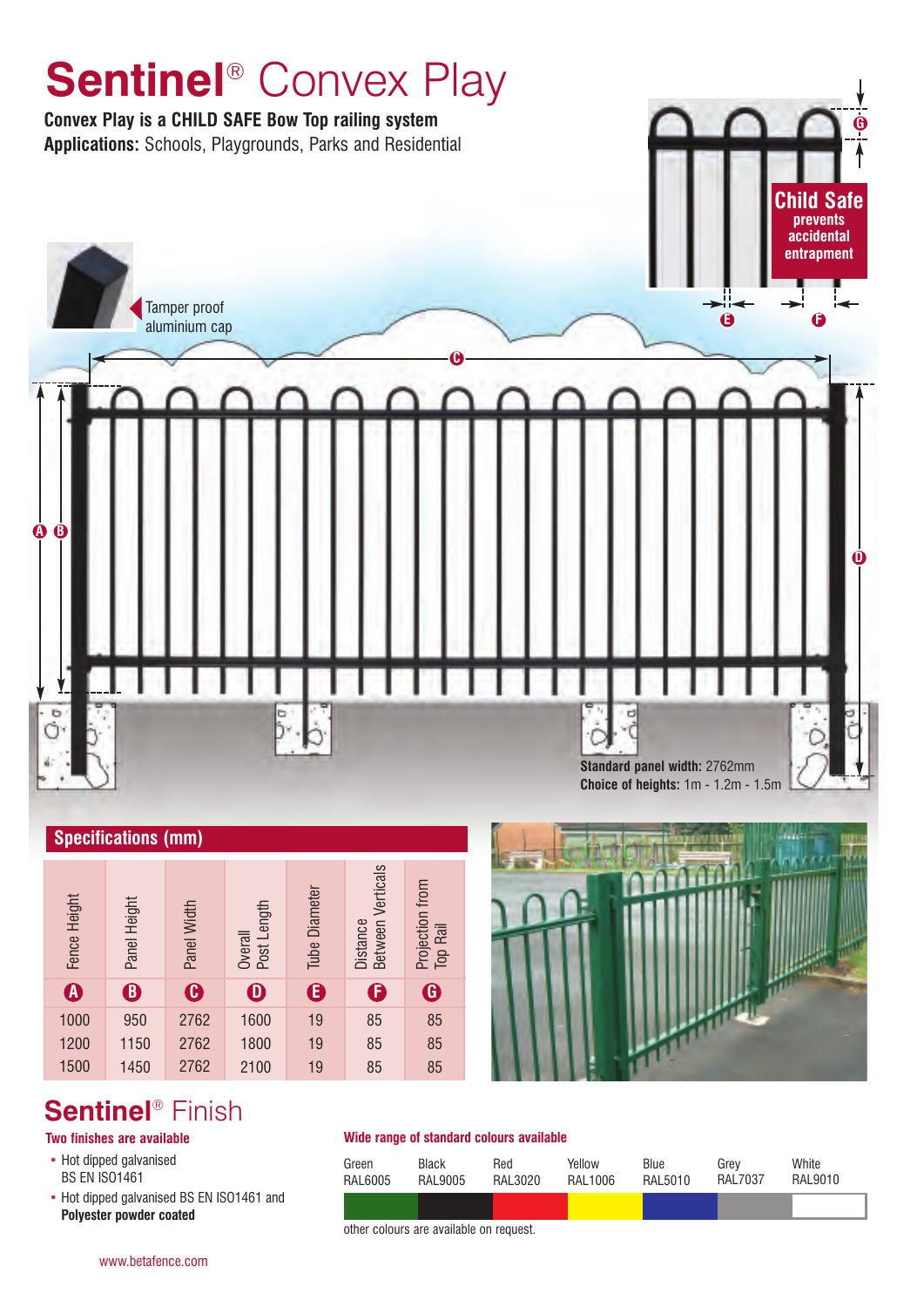

|  | <b>Specifications (mm)</b> |
|--|----------------------------|





- Hot dipped galvanised BS EN ISO1461
- Hot dipped galvanised BS EN ISO1461 and **Polyester powder coated**

### **Two finishes are available Wide range of standard colours available**

| Green   | <b>Black</b> | Red     | Yellow  | Blue    | Grev           | White   |
|---------|--------------|---------|---------|---------|----------------|---------|
| RAL6005 | RAL9005      | RAL3020 | RAL1006 | RAL5010 | <b>RAL7037</b> | RAL9010 |
|         |              |         |         |         |                |         |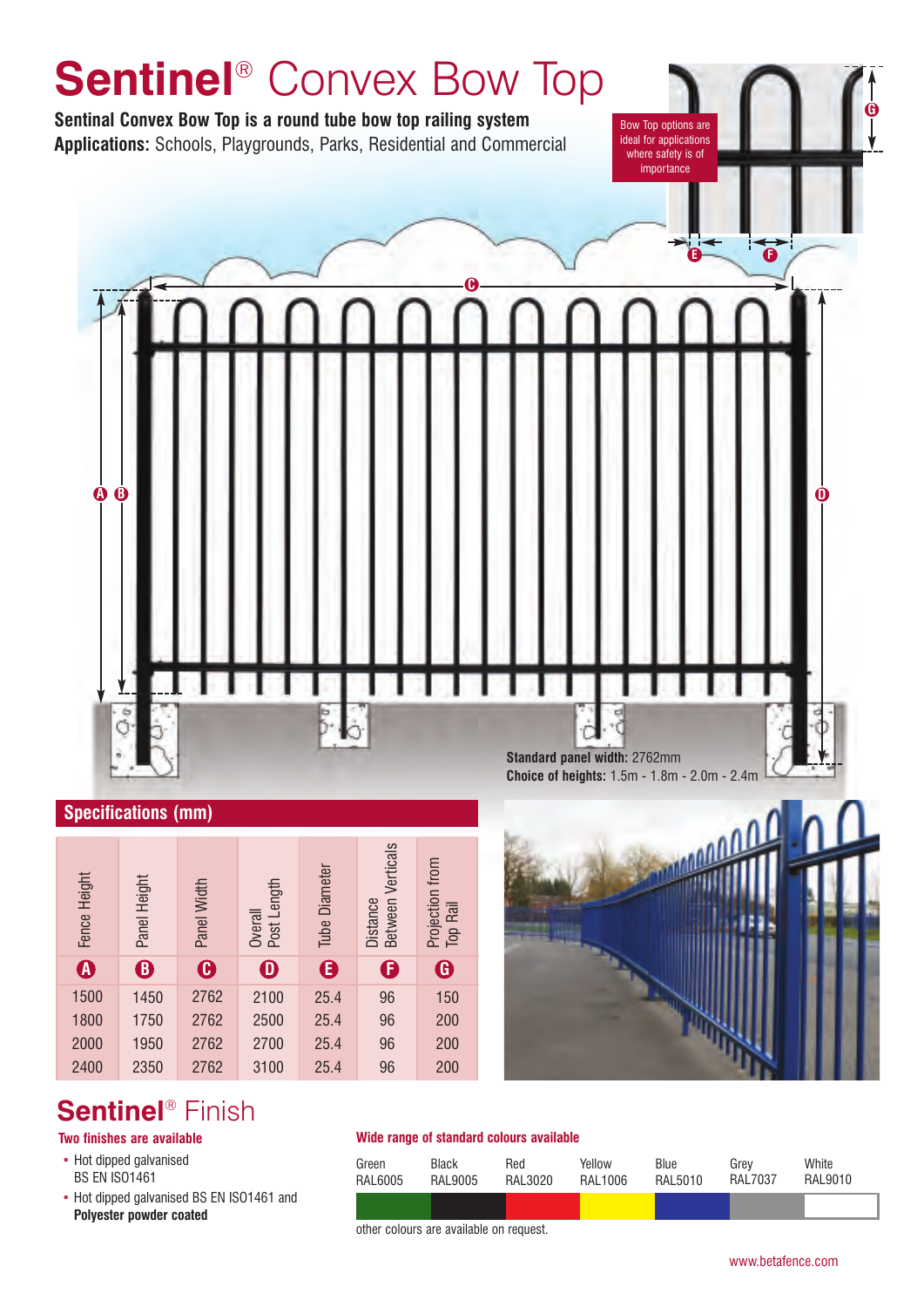

2762 2762 2762

**A B C D E FG**

2100 2500 2700 25.4 25.4 25.4 25.4

1450 1750 1950

1500 1800 2000

- Hot dipped galvanised BS EN ISO1461
- Hot dipped galvanised BS EN ISO1461 and **Polyester powder coated**



### **Two finishes are available Wide range of standard colours available**

| Green   | <b>Black</b> | Red     | Yellow  | Blue    | Grev           | White   |
|---------|--------------|---------|---------|---------|----------------|---------|
| RAL6005 | RAL9005      | RAL3020 | RAL1006 | RAL5010 | <b>RAL7037</b> | RAL9010 |
|         |              |         |         |         |                |         |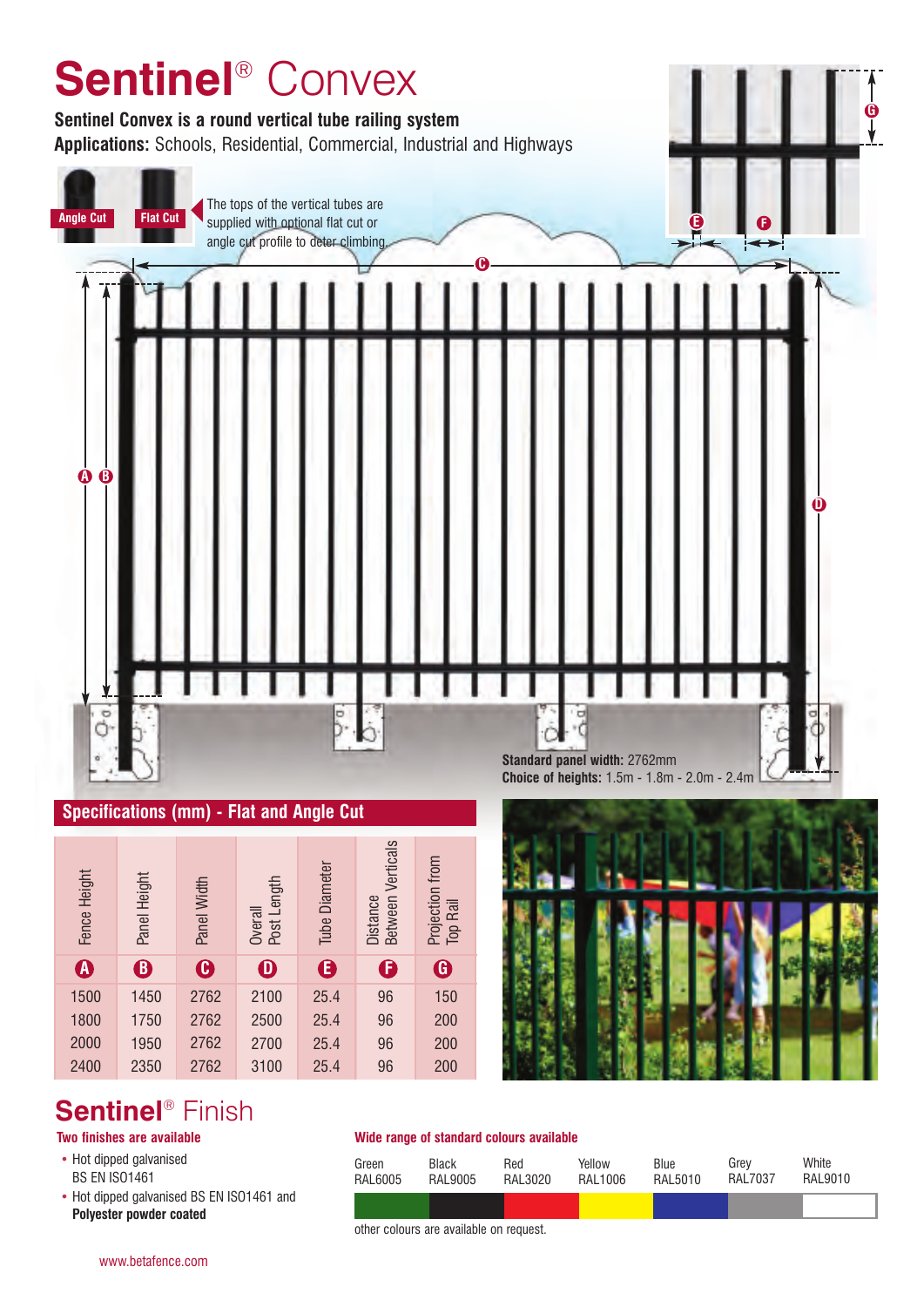

- Hot dipped galvanised
- BS EN ISO1461
- Hot dipped galvanised BS EN ISO1461 and **Polyester powder coated**

### **Two finishes are available Wide range of standard colours available**

| Green   | Black   | Red     | Yellow  | Blue     | Grev           | White   |
|---------|---------|---------|---------|----------|----------------|---------|
| RAL6005 | RAL9005 | RAL3020 | RAL1006 | RAI 5010 | <b>RAL7037</b> | RAL9010 |
|         |         |         |         |          |                |         |